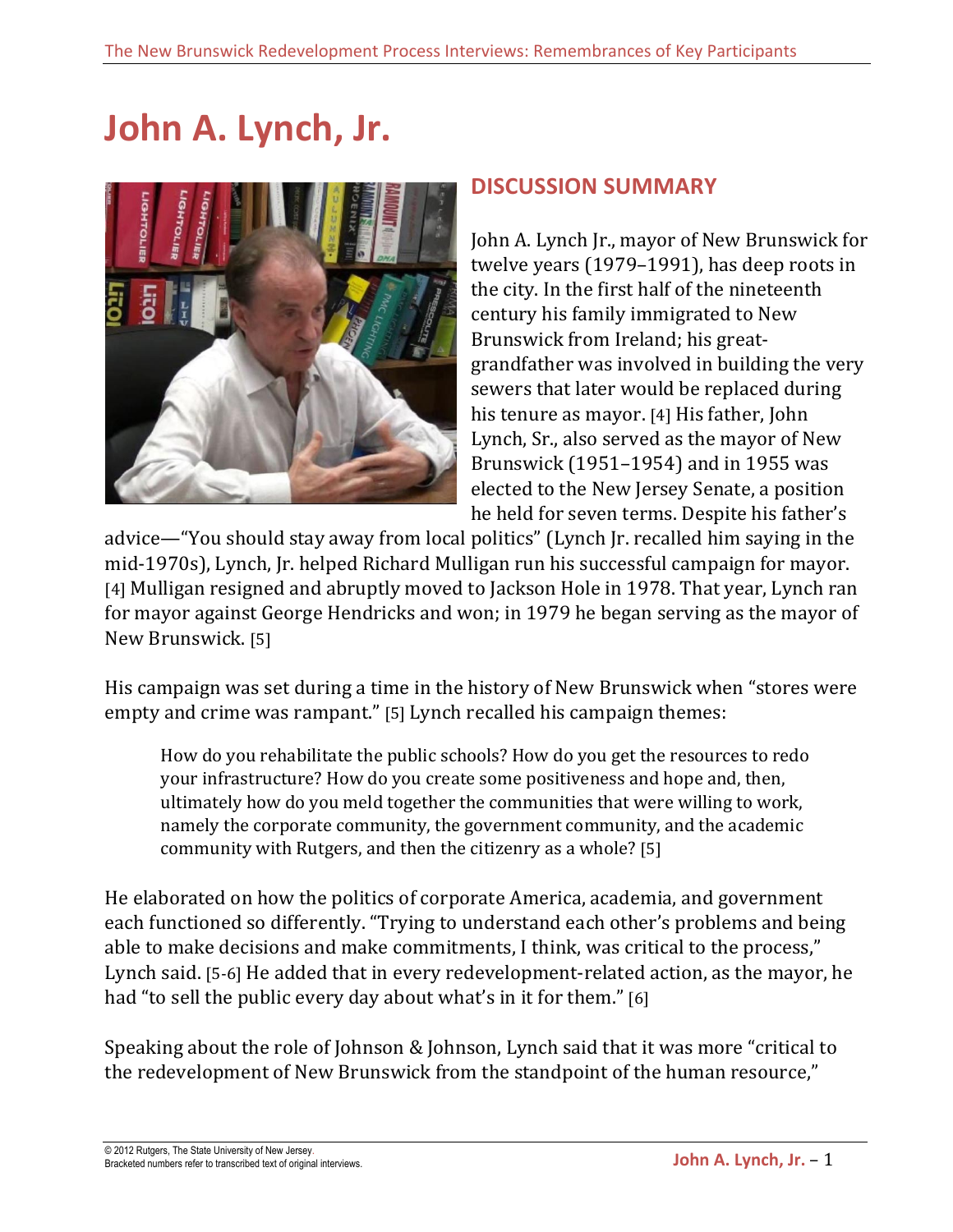dismissing the popular notion that the company was just a "deep pocket." [6-7] He noted that Richard Sellars, Johnson & Johnson's chief executive, "had the vision to see that you could do something and convince people that there was a goal that could be achieved here." [7] He credits Sellars with the idea that redevelopment would be "a good marketing piece for [&J] to demonstrate their commitment à la General Johnson's Credo." [7]

Regarding the relationship between Rutgers and the administration, Lynch said that a "first step" in working together was in the mid-1970s when part of the Mason Gross" School of the Arts was moved downtown. [10] A "second step" was moving the college bookstore into the Ferren Deck when it was built. [11] He spoke about how Middlesex County government was relatively uninvolved early on [11-12] and the evolution of Middlesex Hospital into the more prestigious Robert Wood Johnson University Hospital following the appointment of Harvey Holzberg to CEO. As the institution progressed, it allowed New Brunswick to become a credible "healthcare city." [12] This change was "critical to the city in terms of its appeal, its job base, and the quality of life generally, but just as importantly, the perception of it changes the New Brunswick vision from afar," Lynch said. [13] He observed how the hospital gave a reason for visitors to come to New Brunswick and "created an aura of excellence that was very much involved in the rebirth of the city from the standpoint of not only actuality but perception, which is always critical." [13] Lynch stressed how important the Parking Authority has been in the redevelopment process. [15-16]

The Hyatt Regency Hotel received an Urban Development Action Grant (UDAG)—the second highest on a per capita basis in America—to help finance its construction. Lynch said that his administration and Johnson & Johnson were partners in the process and that "we had to kick doors down politically and otherwise." [18]

Several facets of the redevelopment process were the result of creative thinking; one problem Lynch described was that the state would not fund infrastructure for artsrelated projects. His administration got around this by suggesting that "We could do a bond issue for Green Acres, historic preservation, and the arts with our aging arts infrastructure as an alternative to funding this in the operating budget, which [the governor] wouldn't do, and [the governor] agreed immediately." [20] This led to millions of dollars of funding for the State Theatre, which then prompted Middlesex County to contribute funding. The rebirth of the State Theatre—from "a triple X theatre" to a venue that attracted patrons from surrounding communities—"opened up the city," Lynch said. [20]

As to how the Route 18 expansion came to be built, Lynch noted that in the 1960s the construction of the Route 18 bridge across the Raritan River had been "blocked" repeatedly by people who had concerns about the impact on the river, etc." [21] Part of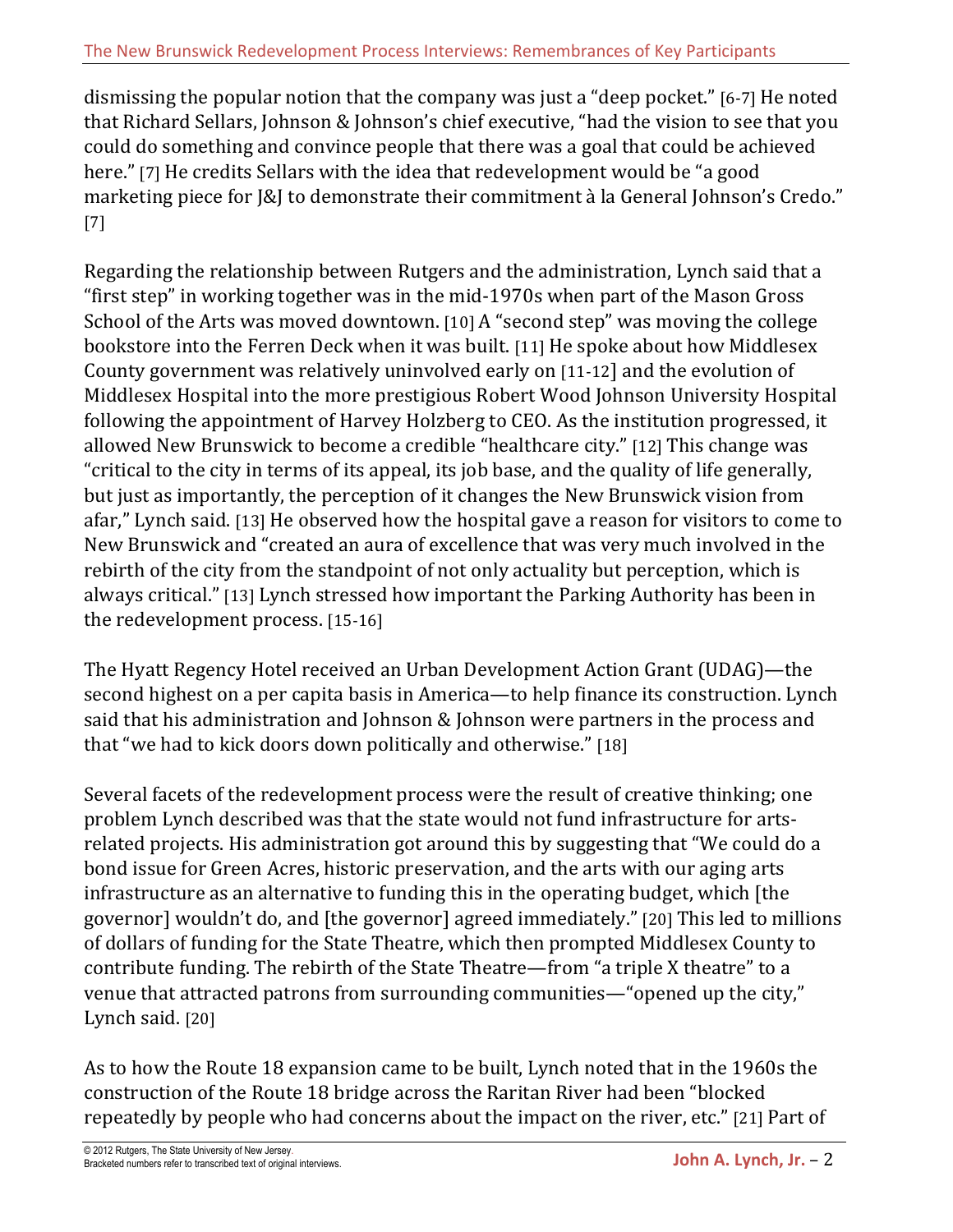the reason the bridge *was* built was because the jurisdiction of the Delaware & Raritan Canal Commission ended just before reaching downtown New Brunswick. If the commission had that authority, Lynch said, "it would have made the redevelopment very, very difficult because it would have had jurisdiction throughout the whole central business district, and too many cooks spoil the broth—you can't have a hodgepodge of planning going on to make things come out correctly." [21]

Regarding historic preservation, Lynch expressed his "mixed emotions" in that he "always respected the opinions of the people who wanted to preserve [the Hiram] District]" but that preservation would have required "an enormous amount of money, and there wasn't a lot to restore." [23] As for the Rutgers dormitory project—University Center—on Easton Avenue, he noted how in recent times private residential projects have been sustained by the student demand for housing. With the Easton Avenue project, Lynch looked to bring students into the center of New Brunswick, but there was "trouble with housing spillovers" into middle-class neighborhoods. [24]

Lynch offered an account of the interplay of state politics with regard to the building for the Mason Gross School of the Arts and the Edward J. Bloustein School of Planning and Public Policy. In the early 1990s, Governor Florio announced the availability of funding through the Port Authority with the dual purpose, he observed, "to try to get New Jersey moving again, and at the same time to try to get Governor Florio reelected." [26] Upon learning about the availability of funding, Lynch said, "we went to Trenton immediately with hat in hand and said 'We have a plan. And we can move this ahead quickly. You can have ground breakings, announcements, all the right things at the right time ... it's part of the process. Timing is important. Politics are important, and you have to be aware of that; you can't be oblivious to what's going on and how to take advantage of that."" [26]

Lynch spoke of the role of PILOTs (payments in lieu of taxes) and financing nuances related to tax abatements. [27-30] As for the use of eminent domain in New Brunswick, he said that property owners deserve fair compensation and that "they usually got somewhere between 150 and 250 percent of fair market value in the process; in many cases it was much higher." [30-33] He expressed his frustration with the media; much attention was paid to the property owners' initial predicament but not how they fared afterward, "because they all walked away smiling, and they all did very well, and they all wound up in much better circumstances." [32] Lynch maintained that critics of eminent domain were unaware of the positive aspects of, and the "need" for, the redevelopment tool. [33]

Regarding the Memorial Homes public housing, Lynch explained that the projects were part of a national postwar trend to "build high-rise, low-income housing and build it in the center city—and in many cases build it on your prime land." [34] The main problem with the Homes was poor management, he said, which beset other problems. "They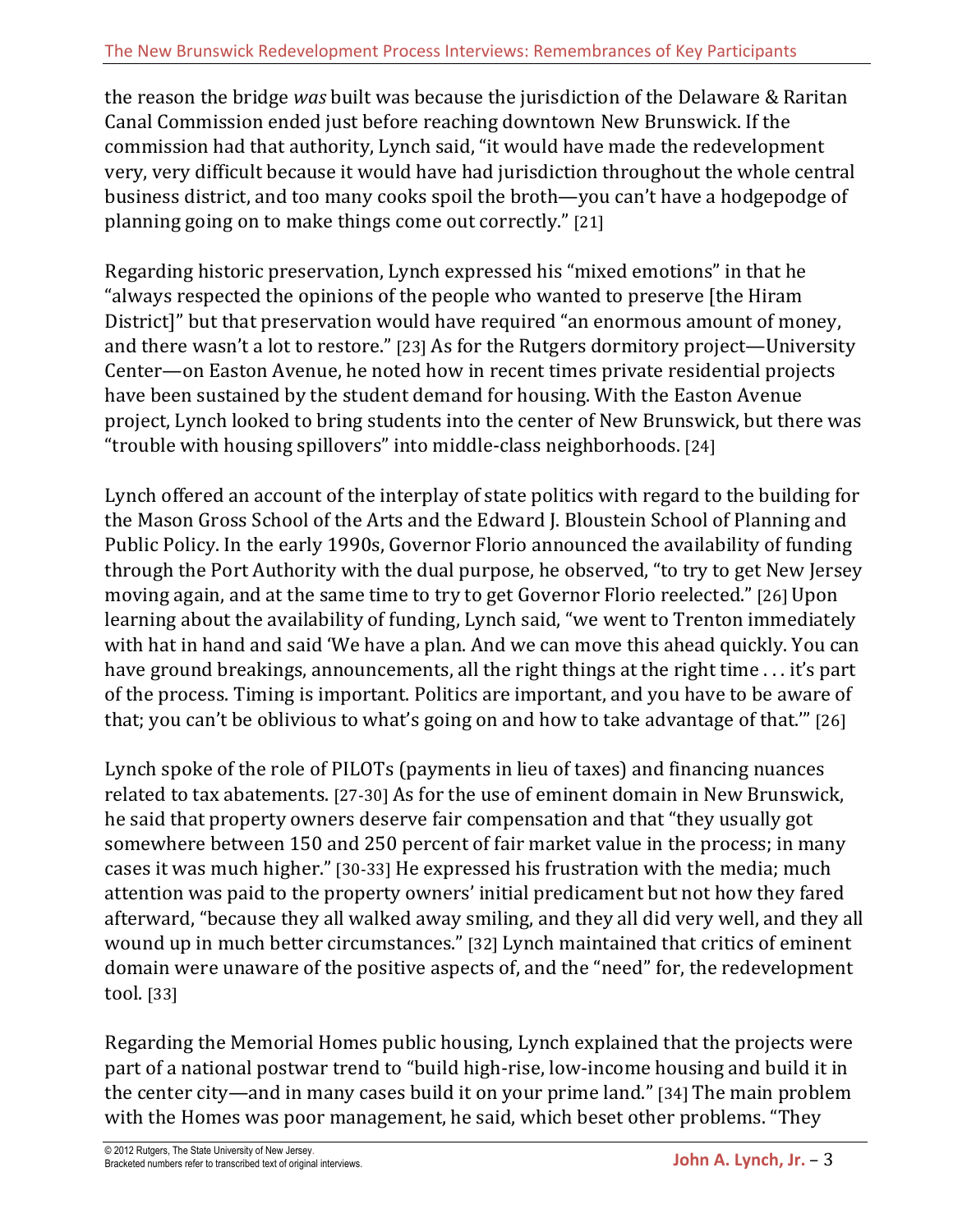became a haven for the drug culture," Lynch said. "They became a haven for police problems." [35] Similar to the reactions to eminent domain, Lynch believed that the media created "a *cause célèbre* over absolutely nothing," after the *Home News* published a front-page article about the Memorial Homes being torn down. [35] "The Housing Authority culture is awful," Lynch noted. [36]

With regard to the transferability of the redevelopment process, Lynch stated that it can work elsewhere if there is community support and if community leadership is supported. [36] Critical to the success of the process is political stability, Lynch said, though he noted this is not transferable. He added that "Having some visionaries in the front end like a Dick Sellars, for example, is critical—not necessarily transferable." [37] Other aspects, however, like proper use of the Parking Authority and reinvesting revenue into schools and infrastructure, can be transferred, he said. [37] "Changing the image of the city, not unlike what we went through," Lynch said, "is critical to the process because—it's the perception that probably is as important as any other factor in the whole process. If you can't change that perception, you're not bringing the people in that you need." [38]

When asked what he would have done differently if given the chance, Lynch responded that there was not "enough emphasis on neighborhood housing." Another regret concerned not pushing more for the proposed integration of Robert Wood Johnson University Hospital with Saint Peter's University Hospital: "In their case, two and two is 22." Integration could have meant that "The level of expertise would have risen. The specialization would have risen," Lynch said. "It was a really missed opportunity for the City of New Brunswick, and for the Central Jersey area, because health care is so critical." [40]

Asked if he thought whether "more of the city's existing buildings could have been preserved," Lynch responded that the architecture of New Brunswick buildings lacked character and that the importance in Hiram Market was more rooted in history than architectural significance: "A lot of it, from the standpoint of structure, wasn't there." [41] With this in mind, Lynch remarked that he thought the study of Hiram Market by Tony Nelessen was "skewed." [42]

Lynch spoke about past proposals for a downtown New Brunswick sports arena. The structure would have stood over Route 18, solving a persistent New Brunswick problem: being disconnected to the Raritan River. "It would connect the city to the water," Lynch said. "You would have a direct nexus between the downtown and the canal, and the river." [45]

He ended with an interesting comment about the importance of public perception. "We really had some serious disagreements and arguments. Nobody ever went public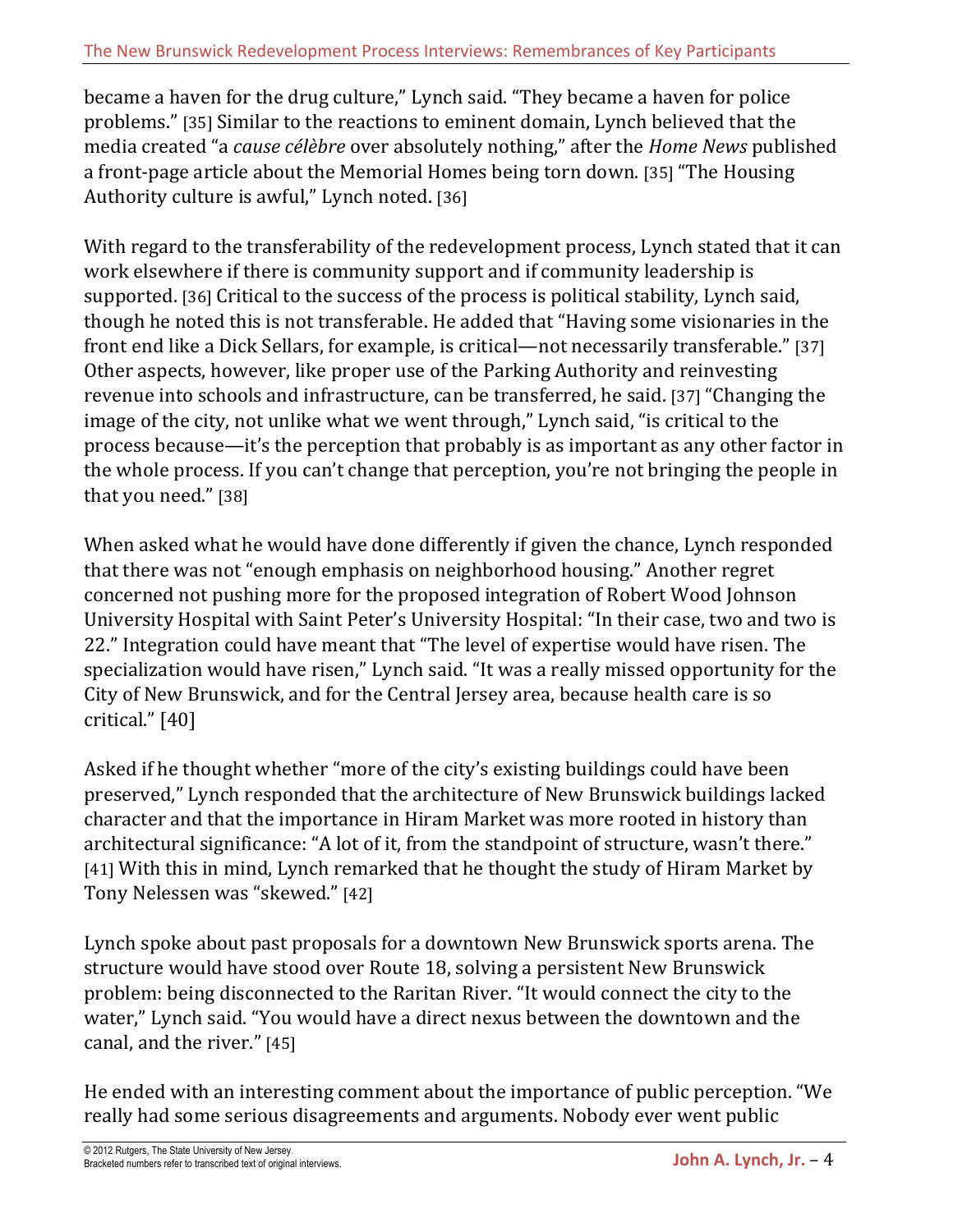because," he said, "again, the perception is so important." Lynch concluded by saying, "A lot of people say it was a closed shop, it was a back room, it was this, or it was that, and there was a lot of disagreement, and a lot of contentiousness—but never out in the public domain." [53]

# **KEY%QUOTATIONS**

[Quotations have been edited for grammar and alphabetized by topic]

## **The Arts**

*The'arts'have'been'a'huge'part'of'the'change'in'the'dynamic'of'the'central'business'district' and'the'perception'of'New'Brunswick,'and'the'ability'to'reach'out'to'this'central'Jersey'* community—you can't measure the amount, the credibility that has flowed from the *Cultural'Center.'*[44]

The perception that the arts could succeed in New Brunswick was generated in no *small'measure'by'Eric'[Krebs],'and'what'he'did'at'a'time'when'there'was'nothing .'.'.'back' in the old Acme supermarket.* [50]

## **Consensus Building and Public Satisfaction with Redevelopment Outcomes**

It was about the beginnings of the notion that you could make a difference in New *Brunswick,'that'you'could'see'real'redevelopment.'We'had'an'aging'infrastructure'and'we' had'a'tax base'that'had'totally'eroded.'The'central'business'district'had'gone'from'being' the'biggest'ratable'base'in'the'town'to'nothing.'Stores were'empty'and'crime'was' rampant.''New'Brunswick'had'all the'symptoms'of'an'aging'urban.'And'the'question' always'was'"Can'you really'do'anything? How'do'you'rehabilitate'the'public'schools?'How' do'you'get'the'resources'to'redo'your'infrastructure?'How'do'you'create'some'positiveness' and'hope'and'then,'ultimately, how'do'you'meld'together'the'communities'that'were' willing'to'work—the'corporate, government, and'academic'community'(Rutgers),'and' then'the'citizenry'as'a'whole?" One'of'the'more'challenging'tasks'as'we'moved'down'the' road'was'that the'politics'of'corporate'America'and'the'politics'of'academia'and'the' politics'of'government'are'so'different.'Trying to'understand'each'other's'problems'and'* being able to make decisions and make commitments, I think, was critical to the process.

You have to sell the public everyday about what's in it for them. And each project, *each'acquisition,'each'eminent'domain,'each'new'infrastructure'investment—you'have'to' try'hard'to'convince'the'community'as'a'whole'as'to'why'it'works'for'them. So'ultimately,'* when we started putting in major investments into the central business district, to ratable base, as well as the payments in lieu of taxes, we were able to demonstrate that most of the improvements in the schools—particularly in the ability to spend money on schools, rehabilitating schools, and upgrading staffs and so forth—and most of the money that was *utilized'to'rebuild'the'infrastructure'(with'an'aging'water'system'and'sewer'system,'and'* roads, etc.), as well as improvements in the neighborhoods—were directly the result of the improved ratable base. Then, of course, you go beyond that to demonstrate that all the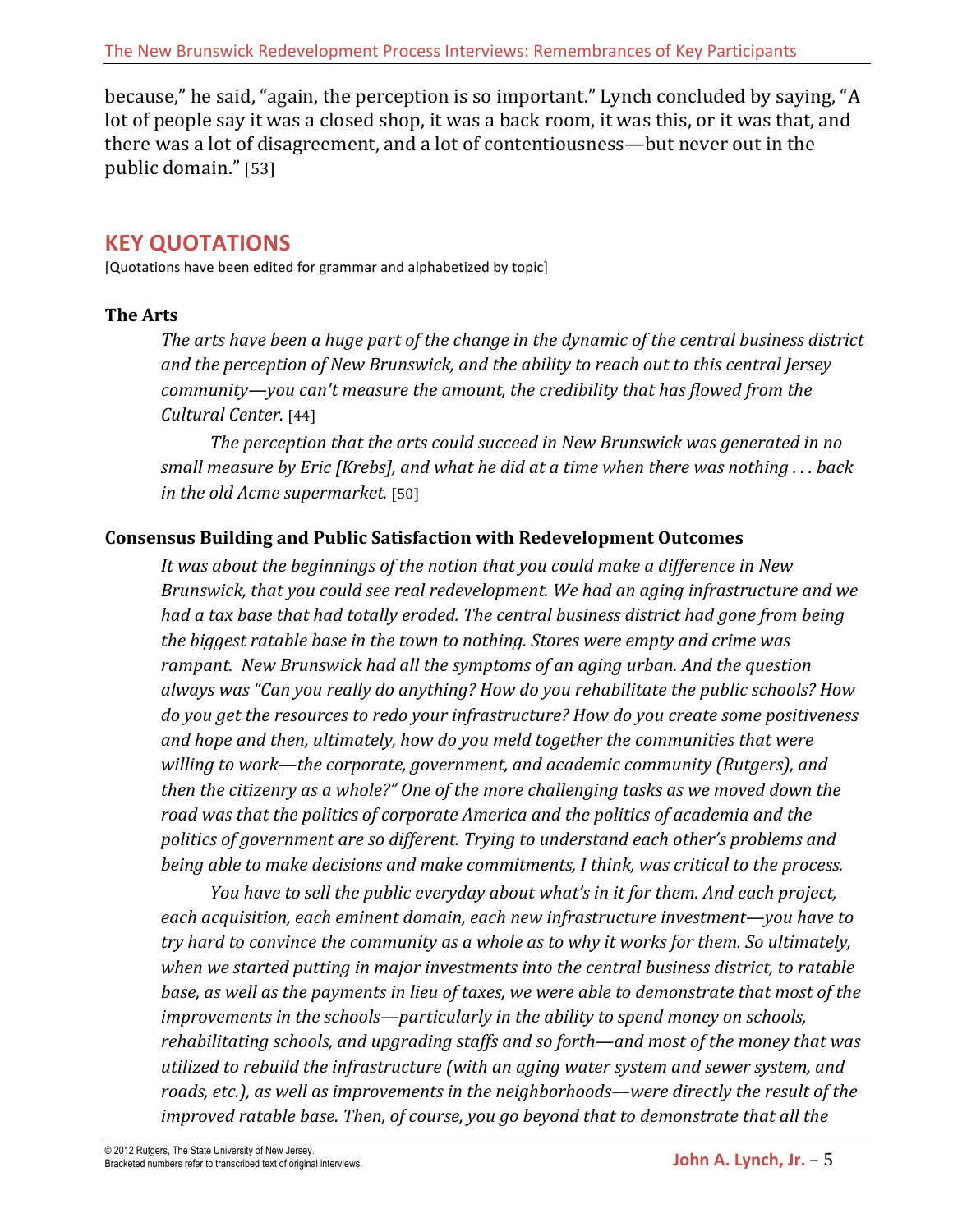things that were happening in downtown New Brunswick, whether it was the arts or plan*ning'or'the'basic'community'activities,'enhanced'the'whole'community,'and'the'arts'beY* came open and accessible to all segments of the community in one fashion or another. [5-6]

#### **Eminent Domain (and the Media)**

*Every day'there'was'a'story'about'somebody'who'was'being'displaced,'and''in'the'first'four' or'five'projects'that'we'did'major'eminent'domain,'we'tried'to'get'the'media.'And'we'said' we'would'do'the'leg'work,'we'll'help'you'do'it,'to'track'everybody'whether'they'be'a'* tenant, residential tenant, a property owner, commercial tenant, commercial property *owner,'track'them'on'what'happened'to'them'and'how'did'they'fare,'because'we'did'a'lot'* of that in many, many cases just to be sure what was going on. And we didn't do them all, *but'I'dare'say'that'99.9'percent'of'them'did'very,'very'well.'You'can't'blame'the'property' owner'or'the'tenant,'be'they'commercial'or'residential,'from'using'the'process'and'using' the'media'to'their'advantage'to'stir'up'a'hornet's'nest,'and'to'attract'attention,'because'* that's almost part of the bargaining. So they do that, the media plays into it, and you get *all'this'fanfare,'but'nobody'ever'goes'back'at'the'end'of'the'day'and'says,'"How'did'these' people'fare?"'Because'they'all'walked'away'smiling,'they'all'did'very'well,'and'they'all' wound'up'in'much'better'circumstances.'They'wound'up,'if'they'were'a'residential'tenant,'* in an occupancy that met code (which didn't meet before), and were in a much better *circumstance,'and'they'usually'had'money'in'their'pocket'besides.'And'the'same'thing,'* when it came to retailers and commercial occupiers, tenants—they all did extremely well.  $[31-32]$ 

#### **Future of New Brunswick**

*We're big by day. I see New Brunswick ultimately putting another 25,000 people or more in* the city. It's still a regional center. More so than it ever was. [37]

*New'Brunswick'is'going'to'flourish: The central'business'district'just'gets'better'and'* better and better, and there will be many more significant residential projects, which will *enhance'the'potential'for'retail'and'restaurants,'and'certainly'the'arts. The'jury'is'out'on' what'you'can'do'to'enhance'the'neighborhoods.'*[44]

## **Hiram\$District\$and\$Historic\$Preservation**

*I'have'mixed'emotions'about'Hiram'Market.'I'always'respected'the'opinions'of'the'people' who'wanted'to'preserve'it.'None of'the'planners'that'I'dealt'with indicated'that'you'could' make'a viable'community'out'of'Hiram'Market;'it'would'require'an'enormous'amount'of' money,'and'there'wasn't'a'lot'to'restore.'We'had'two'restaurants'there. A'lot'of'people' thought'I'was'opposed'to'them'because'they'were'very'active'in'the'preservation'of'the' Hiram'Market,'and'while'we'ultimately'went'forward'with'redevelopment,'everybody' suspected'we'were'taking'them'out—but'there'was'no'way.''They'had'made'significant'* investment; they were both productive. As a matter of fact, the City people were *surprised—City officials'were'surprised—that'we'just'didn't'want'to'do'that.''It'made'no' sense.'And'the'residential'community'that'is'there'was'critical'to'the'city'and'its'future.'*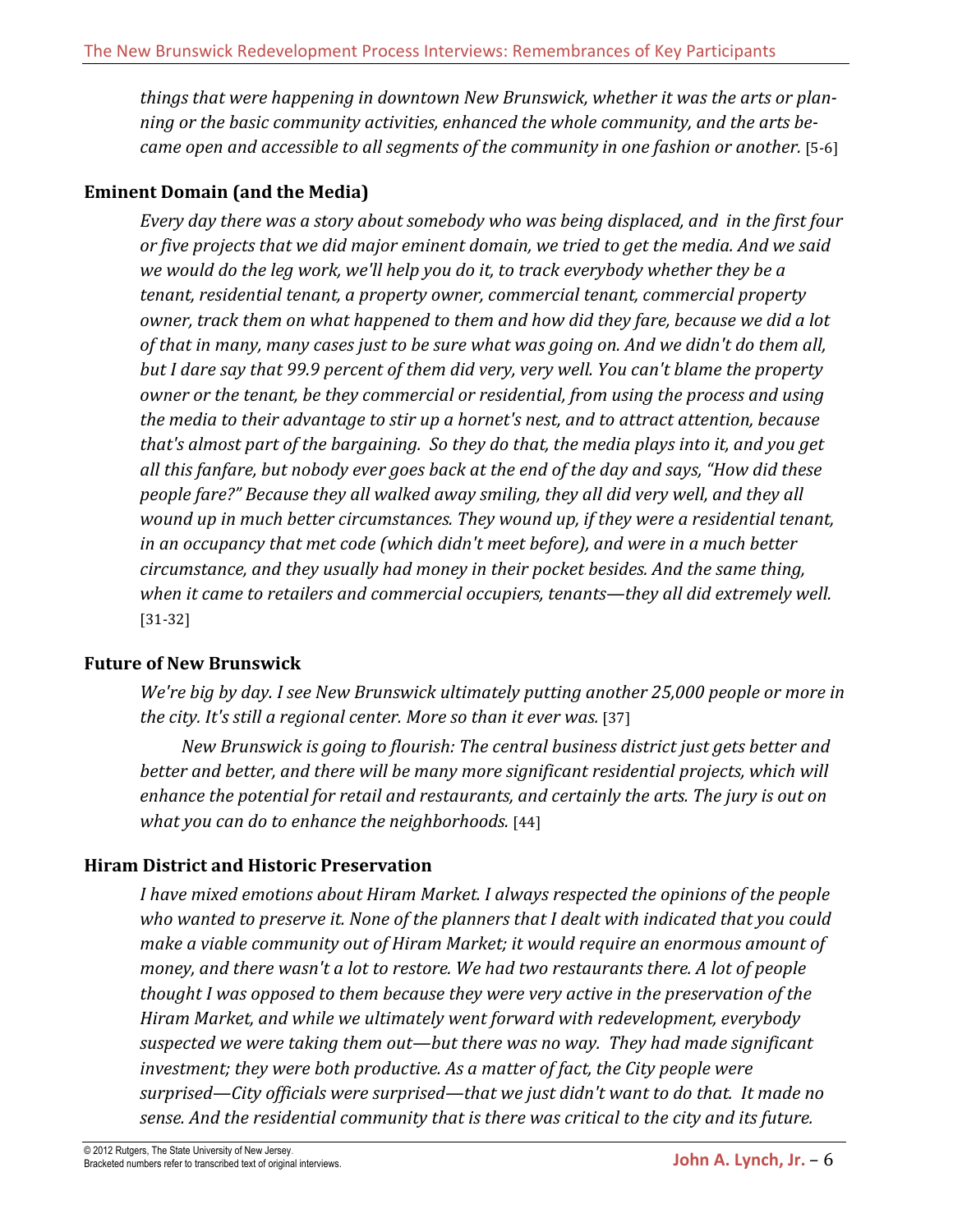*We'didn't'have'a'lot'of'the'character'in'our'buildings'other'than'you'had'a'history'in' Hiram'Market.'But'a'lot'of'it,'from'the'standpoint'of'structure,'wasn't'there.'It'was'like' when'we'had'the'Lock'Tender'House'issue'that'Mack'Babcock'and'others analyzed'for'us he'said,'"There's'nothing'here." I'mean,'yes—it's'old—but'it's'been'redone'so'many'times' and'patched'up.'You'had'a'lot'of'the'same'dynamic'in'Hiram'Market,'and'there'weren't'a' lot'of'other'areas'where'we'had'real'historic'issues'other'than'Hiram'Market. The'Hiram' Market structures had all been redone in one fashion or another; the study that Nelessen gave'was'skewed,'I'thought.'There'wasn't'a'lot'to'get'your'arms'around.'*[41–42]

## **John\$Heldrich**

*I'think'Dick'[Sellars]'saw'John'[Heldrich]—because'of'his'background'in'workforce issues,' but also'on'the'soft'side—that'he'would'be'a'perfect'fit'for'New'Brunswick'Tomorrow'with' the'community,'the'neighborhoods,'the'education'parts, healthcare,'and'the'like.'Indeed,' that'was'the'role'that'John'played'the'most'positive'part'in'throughout,'up'until today, I' suspect.'He'wasn't'involved'heavily'in'the'hardware,'but'he'also'became,'de'facto,'the' liaison between the city and J&J.* [8-9]

## **Parking**

*If'you'don't'have'a'parking'problem'you're'not'doing'good'things, as'I'see'it.'You'always' need'more'parking, hopefully.* [20]

## **Parking Authority and Its Role in Redevelopment**

The least publicized part of the redevelopment process throughout has been the ability to *utilize'the'Parking'Authority'from'day'one,'because'it had'enormous'power'under'the'law.'* [14] *Under the Parking Authority law in New Jersey, the Parking Authority has a broad* base of power that actually is broader than redevelopment powers. They can buy and sell. *They'could'acquire'in'futuro'by'saying'"It's'going'for'parking."'They'can'create'good'* revenue streams. Some people look at them as a typical authority that gets out of control. Well, that can be unless you have quality members who are acting in consort with a *redevelopment'process.''So'if'you'look'at'any'project'that's'happened'in'New'Brunswick'in' the'last'25'years,'the'Parking'Authority'has'played'an'integral'role.'And,'indeed,'in'many'* cases it could not have happened without the Parking Authority. You'll see projects being *talked'about'today,'whether'it's'Easton'Avenue/Somerset'or'Joyce'Kilmer/Paterson—the'* Parking Authority is deeply engaged in [those projects.

*Acquisitions'that'they'can'make'can'be'made'through'the'redevelopment'law leveraging parking, which is critical. You can't build projects without parking, and you* don't have the money in these projects that are thin to start with to provide parking, so *they'll'have'an'ownership'and/or'financing'arrangement. In'every'one'of'these'projects,* you'll see the Parking Authority: the hospital projects; the Rutgers housing that we did on *Easton'Avenue'hill—that'we'had'to'fight'for,'that'became'the'number'one'attractive'spot'* for students on their pecking order—could not have happened without the Parking' *Authority.'We'got'Harvey'Holzberg'to'lease'a'lot'of'spaces,'but'he'needed'the'parking.'And'*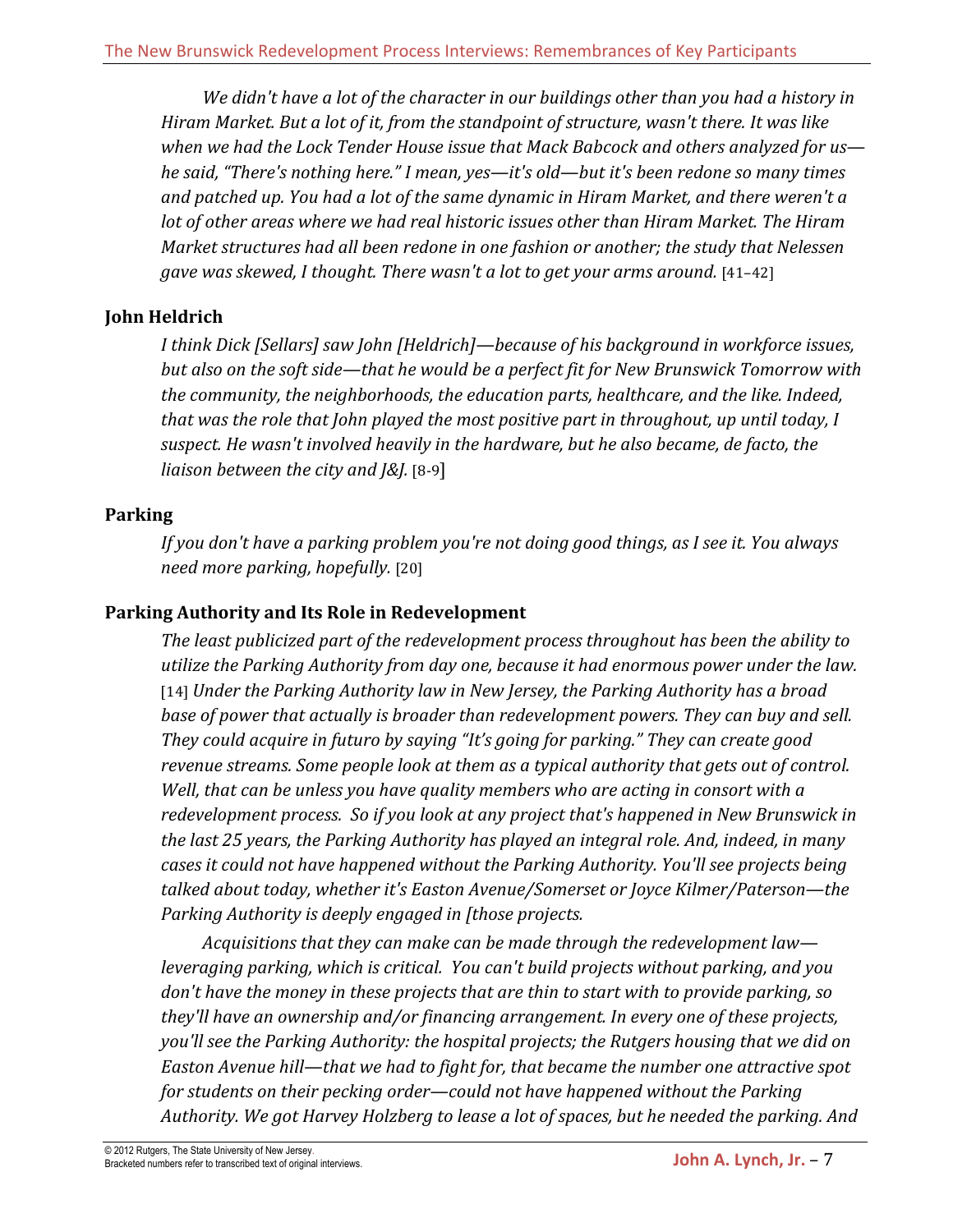*we've'always'had'to'force'the'hospital'to'build'more'and'more'parking,'but'the'Parking' Authority'is'in'it'every'step'of'the'way.''*

*So'if'you'look'at,'if'you'analyze'any'project'that's'been'done'in'the'modern'history'of' New'Brunswick,'you'll'find'a'major'role'for'the'Parking'Authority.''We understood'that'* early on. It had a wide berth of power, number one; number two, you could leverage it. So *that'is' probably'the'best'kept'secret'in'this'whole'process'in'terms'of'a'redevelopment'tool.'* If you look at all the urban stories in New Jersey, I think one of the singular reasons that *New'Brunswick'will'stand'out'is'because'of'how'we'use'the'Parking'Authority'as'opposed'* to so many of the urban centers that have continued to do surface parking and not do the decks, and not make the Parking Authority a part of every process. [15-16]

## **Public\$Perception**

*One'of'the'biggest'problems'you'have'going'in is'that'people'are''doubting'Thomases; people'were'as'totally'negative'about'cities'in'that'era'as'they'are'today'about'a lot'of'the' cities,'the'old'cities'in'New'Jersey.'So you'couldn't'get'people'from'East'Brunswick'to'come'* to New Brunswick, and the word always was, "It will never happen. They're not secure. You *can't'park.'You'can't'do'this.'And'how'are'you'ever'going'to'make'this'thing'work?" The' hospitals,'in'particular,'and'particularly'Robert'Wood'Johnson'and'the'medical'school,' brought'a'lot'of'people'into'the'community'who'otherwise'would'not'have'been'there created'an'aura'of'excellence'that'was'very'much'involved'in'the'rebirth'of'the'city'from' the standpoint of not only actuality but perception, which is always critical.* [13]

#### **Redevelopment\$Process**

This was a mosaic, and all the parts had to come together; it would be a long process that really never ends, as we know. [8]

#### **Residential\$Uses\$**

*The housing nodes that have been implemented, including the most recent high-rise—I'm sure'we'll'see'a'lot'more'of'that'in'the'days'to'come.'Because'I'think'the'future'of'the'city'is' there in terms of the housing.* [22-23]

#### **Rutgers\$University**

You have a mixed bag with Rutgers in not having enough student housing, but the student *housing—the off-campus housing that's done through the private sector—has also been a* stabilizer in the city in many, many ways, and the properties are kept up. People are *making'a'lot'of'money'off'the'investments;'I'don't'know'how'strong'the'city'code'* enforcement is today, but most of them are pretty good. It's one thing the university will try *to'get'them'to'do:'There's'a'forthcoming'body'of'law, I think, that'maybe'says'the'* university is going to have to oversee the non-University-owned off-campus housing to make sure that its students are housed in a safe environment that meets code—fire codes and everything else. But in the meantime, I have no doubt that the university will start *building'a'lot'more'housing'and'rehabilitating'the'housing'that'it'has'because'there'is'so'*